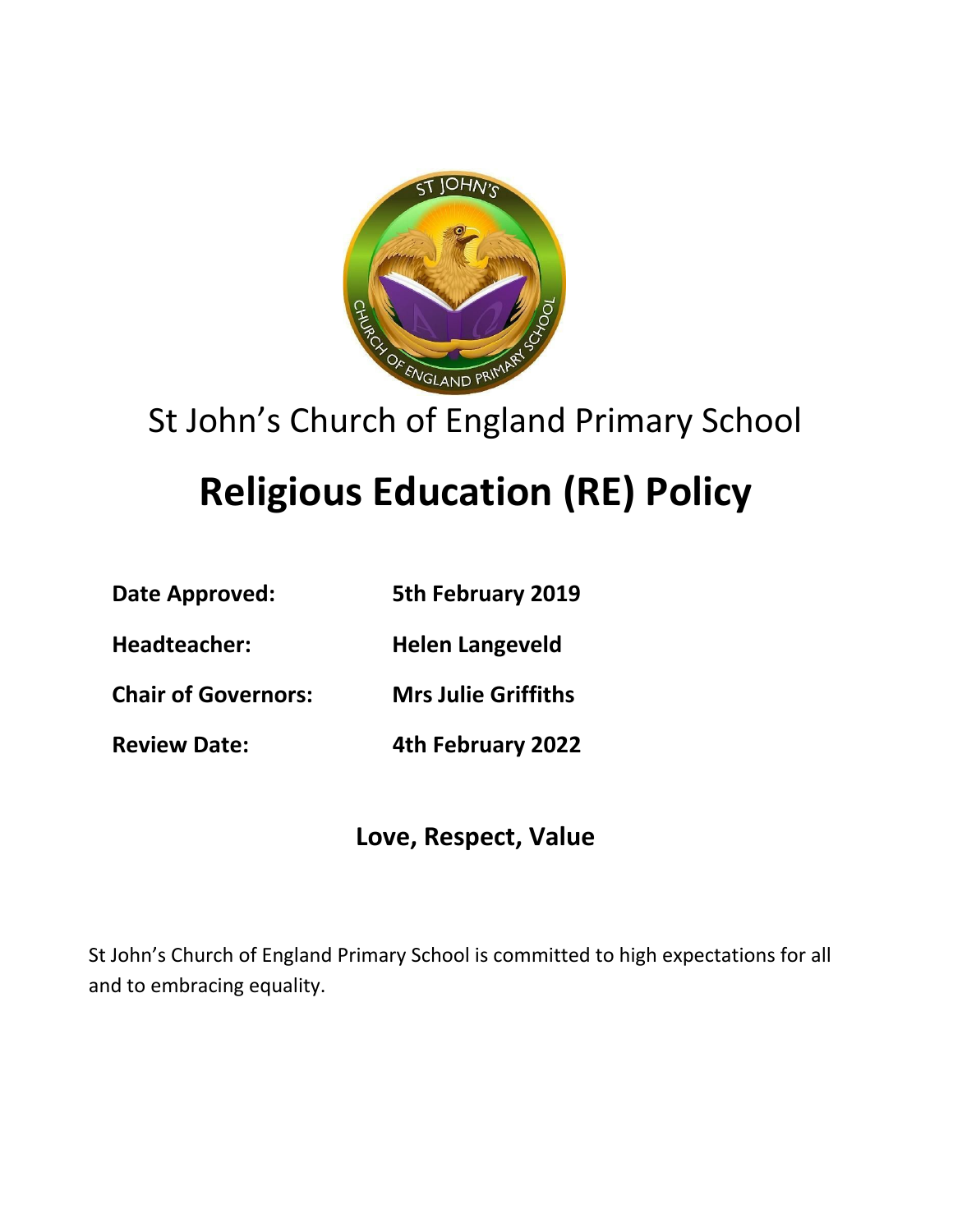The church school, far from being a ghetto of Christian faith resistant to the exploration of other faiths and *worldviews, should be sufficiently confident in its faith position that it encourages exploration and open dialogue with other faiths, welcoming areas of common concern, and being realistic and sensitive about differences. It thereby contributes to inclusiveness and social cohesion.'*

John Cox, More Than Caring and Sharing, Page 136

#### **RE Policy Statement**

Religious Education is unique in the curriculum in that it is neither a core subject nor a foundation subject, but the 1988 Education Act states that 'Religious Education has equal standing in relation to core subjects of the National Curriculum in that it is compulsory for all registered pupils'.

### **Aims**

The broad aims of religious education are set out within the Herts agreed syllabus and the National Society **Statement of Entitlement. The primary aim of religious education is to promote religious literacy.**

At St John's Church of England School, we aim for Religious Education to enable pupils to:-

- encounter Christianity as the religion that shaped British culture and heritage and influences the lives of millions of people today;
- learn about the other major religions, their impact on culture and politics, art and history and on the lives of their adherents;
- develop an understanding of religious faith as a search for and expression of truth;
- provoke challenging questions about the meaning and purpose of life, beliefs, the self, issues of right and wrong, and what it means to be human;
- explore their own beliefs (whether they are religious or non-religious) in the light of what they learn, developing their own spiritual/philosophical convictions and enriching their own beliefs;
- examine moral and ethical issues relating to religious belief and faith and how these impact on personal, institutional and social ethics; building resilience to anti-democratic or extremist narratives;
- develop their sense of identity and belonging, which helps them flourish within their communities and as citizens in a diverse society;
- develop respect for others, including people with different faiths and beliefs, helping to challenge prejudice;
- consider their responsibilities to themselves and to others, and to explore how they might contribute to their communities and to wider society.
- to promote and embrace tolerance, inclusivity, harmony and concord.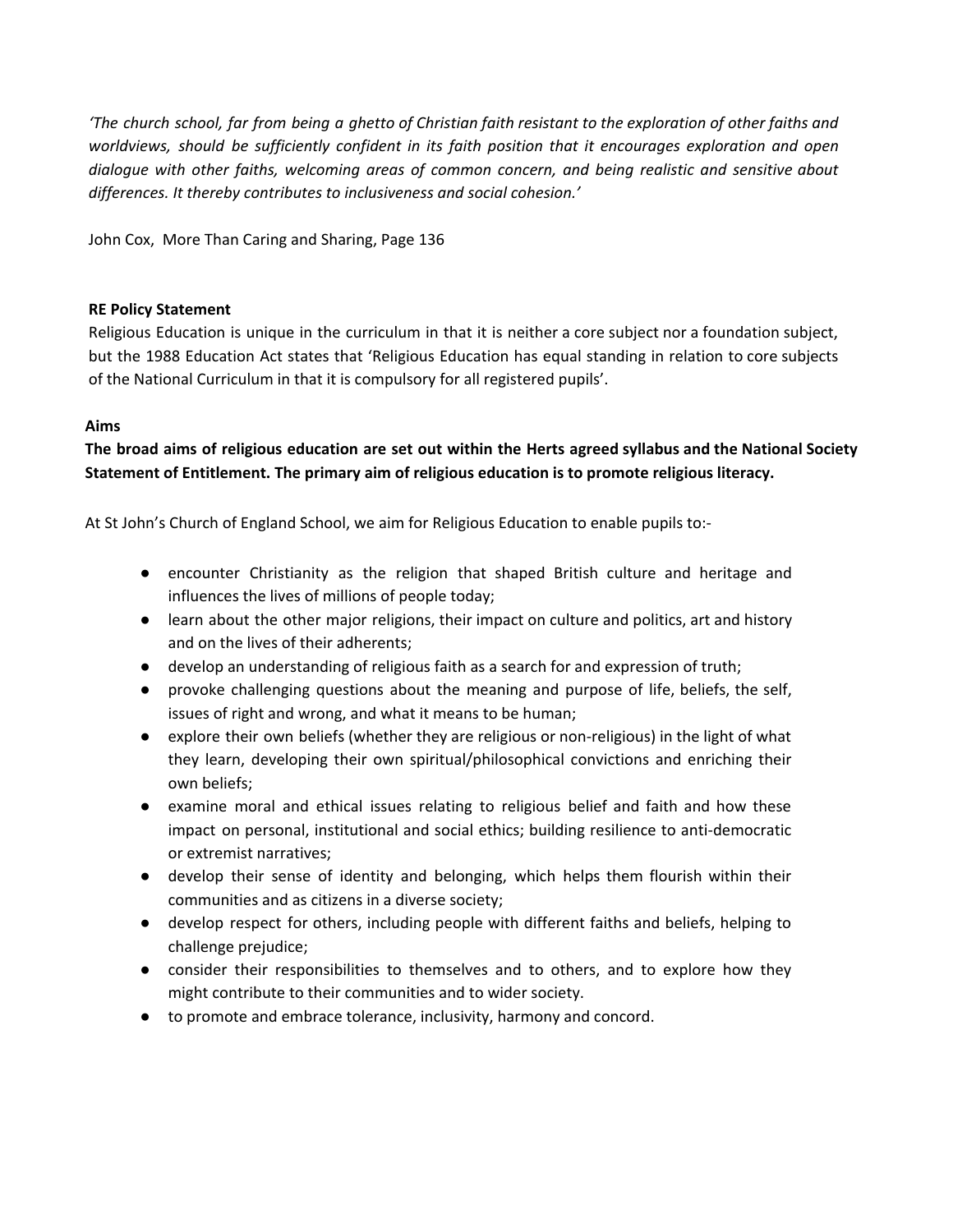#### **The contribution RE makes to other curriculum aims in particular to community cohesion**

*Spiritual, moral, social and cultural development* Section 78 (1) of the 2002 Education Act states that all pupils should follow a balanced and broadly based curriculum which 'promotes the spiritual, moral, cultural, social, mental and physical development of pupils and of society, and prepares pupils for the opportunities, responsibilities and experiences of later life'. Learning about and from religions and beliefs, through the distinct knowledge, understanding and skills contained in RE within a broad-based curriculum, is essential to achieving these aims. Exploring the concepts of religion and belief and their roles in the spiritual, moral and cultural lives of people in a diverse society helps individuals develop moral awareness and social understanding.

*Personal development and well-being* RE plays an important role in preparing pupils for adult life, employment and lifelong learning. It helps children and young people become successful learners, confident individuals and responsible citizens. It gives them the knowledge, skills and understanding to discern and value truth and goodness, strengthening their capacity for making moral judgements and for evaluating different types of commitment to make positive and healthy choices.

*Community cohesion* RE makes an important contribution to an academy's duty to promote community cohesion. It provides a key context to develop young people's understanding and appreciation of diversity, to promote shared values and to challenge racism and discrimination. Effective RE will promote community cohesion at each of the four levels outlined in DfE guidance

**The school community** – RE provides a positive context within which the diversity of cultures, beliefs and values can be celebrated and explored.

**The local community** – RE provides opportunities to investigate patterns of diversity of religion and belief and forge links with different groups in the local area.

**The UK community** – a major focus of RE is the study of diversity of religion and belief in the UK and how this influences national life.

**The global community** – RE involves the study of matters of global significance, recognising the diversity of religion and belief and its impact on world issues. RE subject matter gives particular opportunities to promote an ethos of respect for others, challenge stereotypes and build understanding of other cultures and beliefs. This contributes to promoting a positive and inclusive academy ethos that champions democratic values and human rights.

#### **Teaching RE**

RE has an important part to play as part of a broad, balanced and coherent curriculum to which all pupils are entitled. High quality learning experiences in RE are designed and provided by careful planning through the Herts agreed syllabuses, the Understanding Christianity resource, guidance from the Diocese and taking into account the need to offer breadth of content. A range of teaching strategies are used to ensure learning is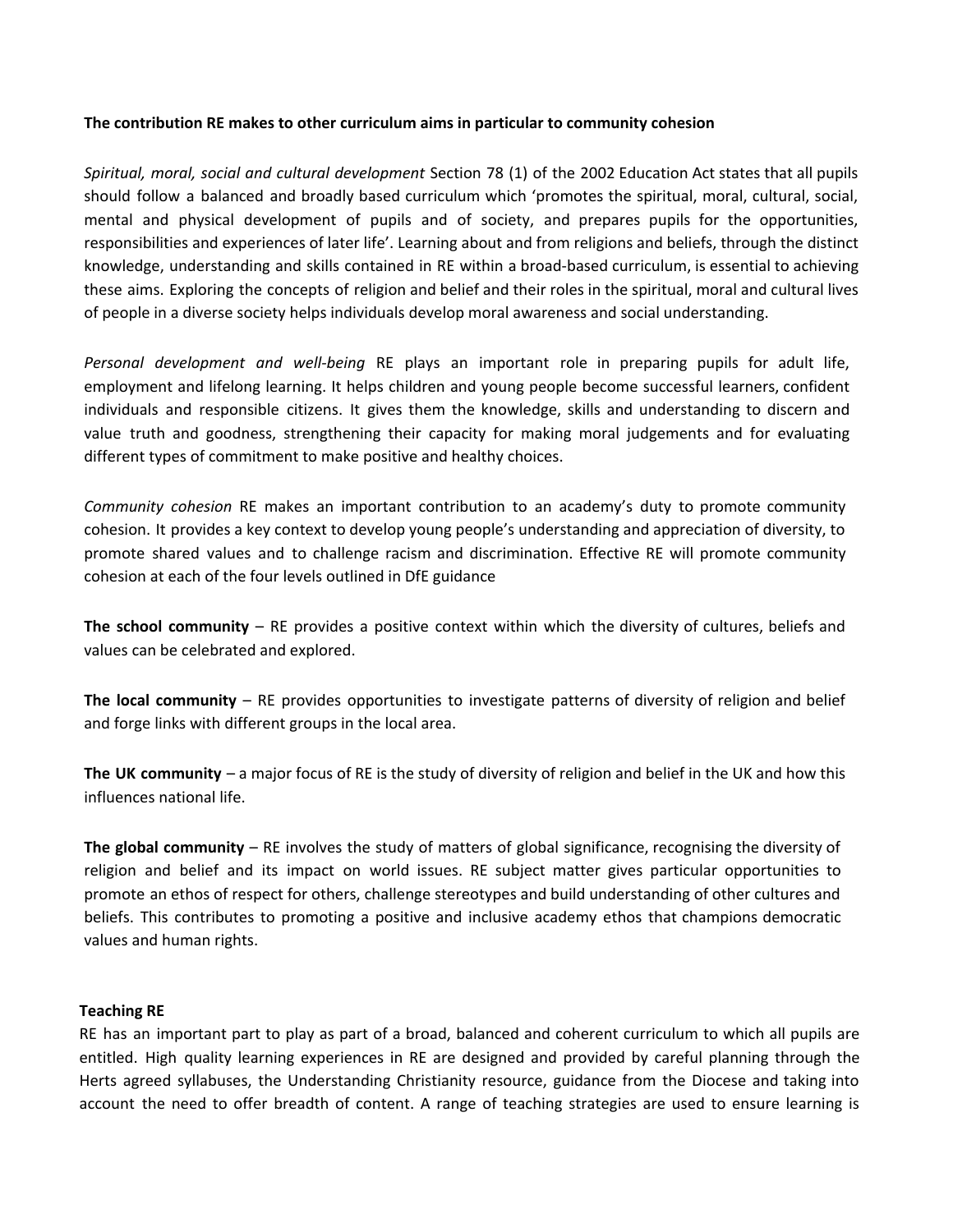challenging and relevant, including the use of art, music, thinking skills, artifacts and stories.

Where possible we want our pupils to have opportunities to encounter local faith communities through visits to local places of worship or visit from members of local faith communities.

#### **Curriculum**

Religious Education at St John's is carefully planned around key questions and the systematic study of religion and belief to ensure depth of understanding.

In accordance with the structure of the locally agreed syllabus and Understanding Christianity resource, we have agreed that:

EYFS: Introducing Christianity as the 'heritage religion' of the country and the one that most influences school and community life. Children find out about other worldwide religions during RE lessons and through festivals and celebrations as part of the broader EYFS curriculum.

KS1: pupils primarily study Christianity with Judaism and Islam in addition.

KS2: pupils primarily learn about Christianity with Judaism, Hinduism, Sikhism and Buddhism in addition.

To support the pupils' understanding of Christianity additional whole school enrichments days are held focusing on one aspect of the Christian Faith e.g. our school Values.

**Assessment** Assessment is regarded as an integral part of teaching and learning and is a continuous process. It is the responsibility of the class teacher to assess all pupils in their class. We assess the children in order to ensure that they make good progress in this subject and to plan future work. Assessment is based on the pupils' mastery of knowledge and understanding related to the key enquiry question for each topic. This is done in a variety of ways e.g. through written activities, role play, art work, discussion.

In addition, pupils are encouraged to use self-assessment to evaluate their own knowledge and understanding. A comment about their progress is made in the annual report to parents.

**Monitoring & Evaluation** The RE coordinator will monitor RE provision and standards through observation, looking at work, talking to children and reviewing the curriculum with staff.

The RE coordinator is responsible for contributing to the schools self-evaluation process.

The local governing body monitors the role of religious education and its contribution to the Christian ethos of St John's.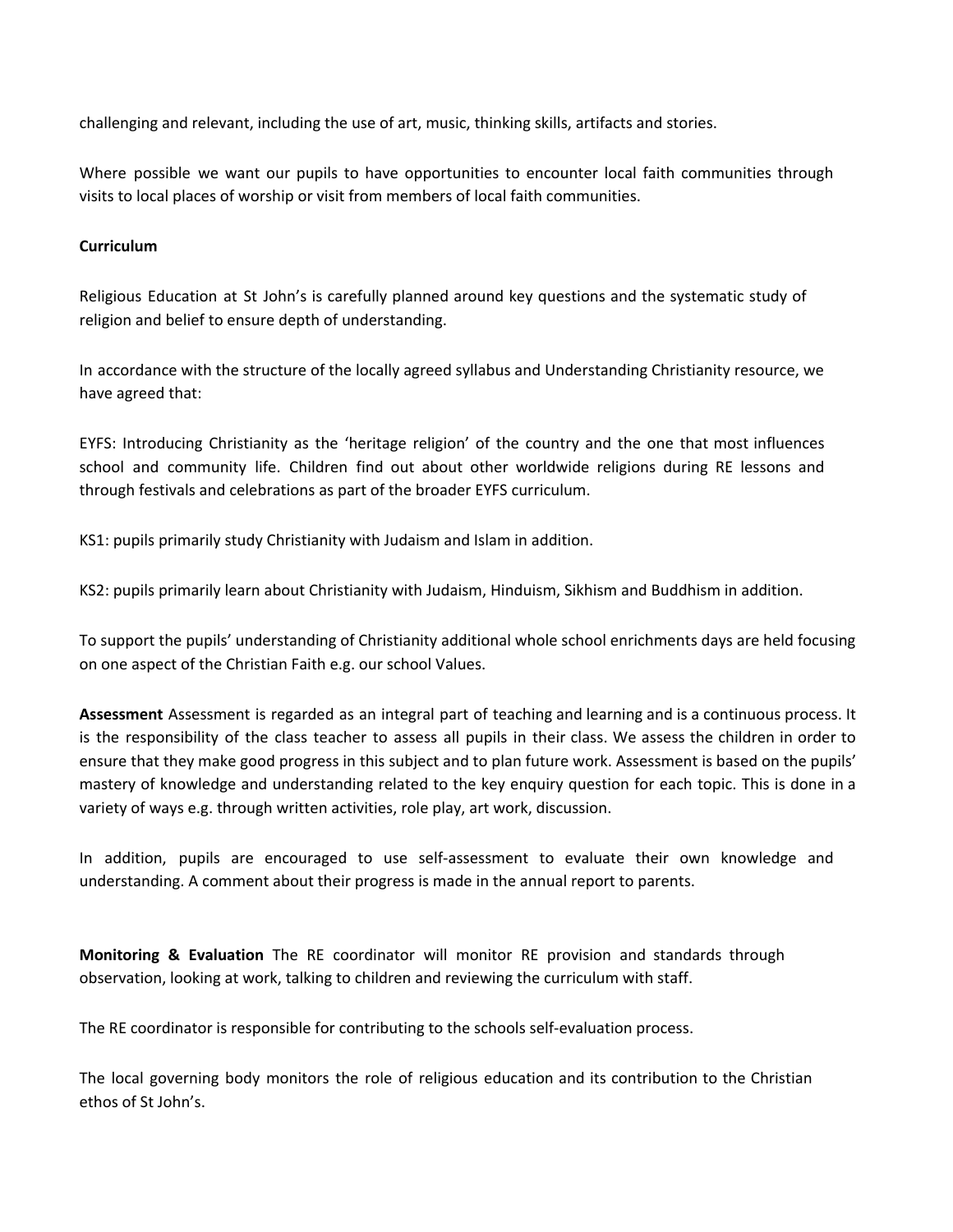#### **Responsibilities for RE at St John's (Headteacher and Governors)**

As well as fulfilling their legal obligations, the governing body and the Headteacher should also make sure that:

- all pupils make progress in achieving the learning objectives of the RE curriculum;
- the subject is well led and effectively managed and that standards and achievement in RE and the quality of the provision are subject to regular and effective self-evaluation;
- those teaching RE are suitably qualified and trained in the subject and have regular and effective opportunities for CPD;
- teachers are aware of RE's contribution in developing pupils' understanding of religion and belief and its impact as part of the duty to promote community cohesion;
- teachers explore how new pedagogies and technology can be fully utilised to support RE learning objectives and promote community cohesion;
- clear information is provided for parents on the RE curriculum and the right to withdraw;
- teachers are aware that they do not have to teach RE unless specifically appointed to do so;
- RE is resourced, staffed and timetabled so that the academy can fulfil its legal obligations on RE and pupils can make good progress;
- where there are insufficient teachers who are prepared to teach RE, the Headteacher ensures that pupils receive their entitlement to RE. In these circumstances, head teachers might wish to seek advice from the Diocese.

#### **The Right of Withdrawal From RE**

At St John's, we wish to be an inclusive community but recognise that parents, of course, have the legal right to withdraw their children from religious education on the grounds of conscience. However, the right of withdrawal does not extend to other areas of the curriculum when, as may happen on occasion, spontaneous questions on religious matters are raised by pupils or there are issues related to religion that arise in other subjects such as history or citizenship.

We would ask any parent considering this to contact the Headteacher to discuss any concerns or anxieties about the policy, provision and practice of religious education at St John's.

#### **Role of the RE Leader / Coordinator**

- To keep the RE policy under regular review.
- To work closely with the Vicar of St John's, other Faith Leaders and the Headteacher in implementing the RE curriculum and planning any additional RE activities
- To have oversight of the RE curriculum and keep up to date with local and national changes.
- To monitor, review and update resources.
- To monitor pupil progress and achievement.